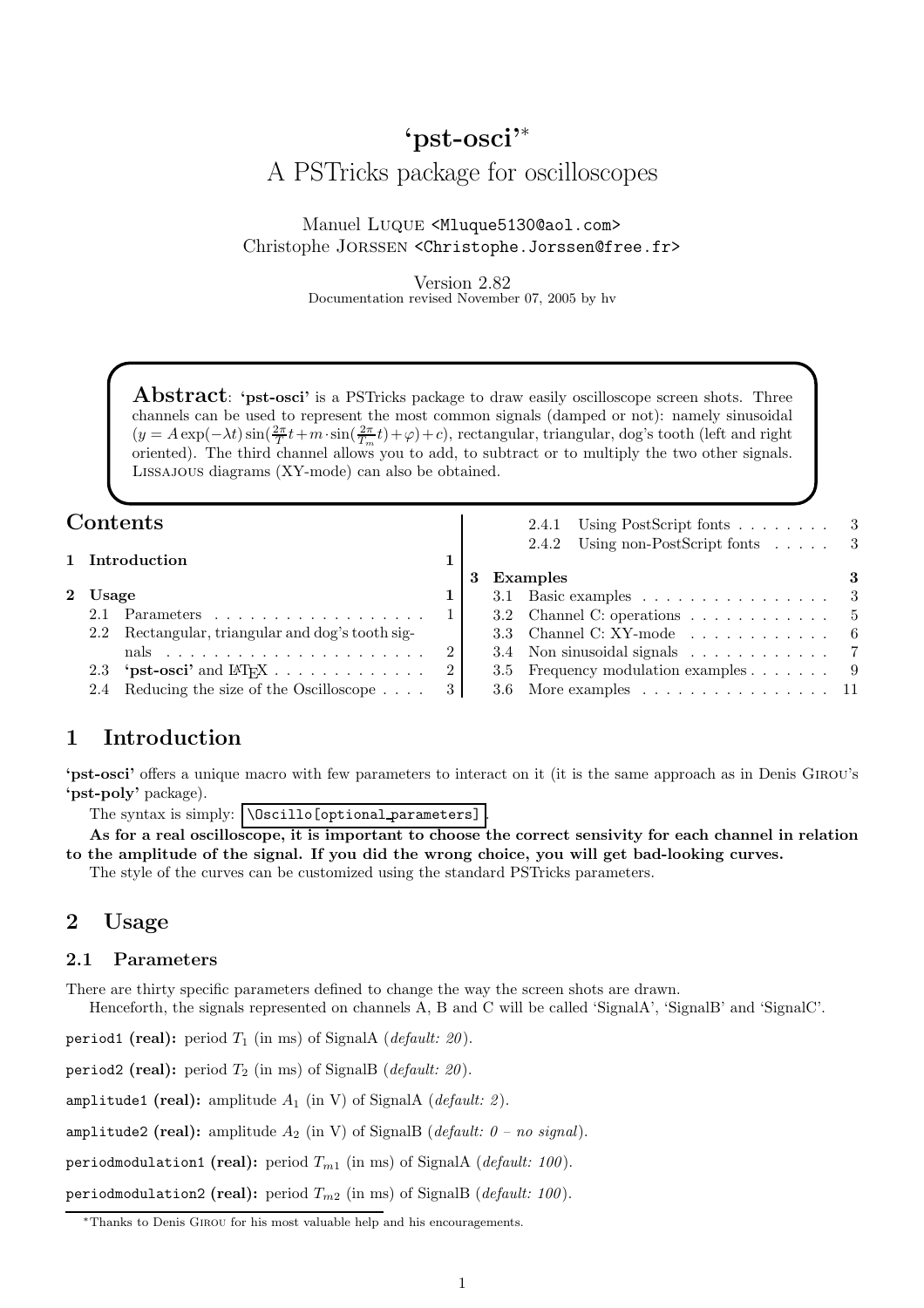- freqmod1 (real): modulation factor  $m_1$  of SignalA (*default: 0*).
- freqmod2 (real): modulation factor  $m_2$  of SignalB (*default: 0*).
- phase1 (real): phase  $\varphi_1$  (in deg) of SignalA (*default: 0*).
- phase2 (real): phase  $\varphi_2$  (in deg) of SignalB (*default: 0*).
- CC1 (real): continuous component  $c_1$  (in V) of SignalA (*default: 0*).
- CC2 (real): continuous component  $c_2$  (in V) of SignalB (*default: 0*).
- damping1 (real): damping  $\lambda_1$  of SignalA (default:  $0$  no damping).
- damping2 (real): damping  $\lambda_2$  of SignalB (default:  $0$  no damping).
- wave1: type of the SignalA chosen between \SinusA, \RectangleA, \TriangleA, \LDogToothA, \RDogToothA (default:  $\binom{SinusA}{.}$
- wave2: type of the SignalB chosen between \SinusB, \RectangleB, \TriangleB, \LDogToothB, \RDogToothB (default:  $\langle SinusB \rangle$ .
- timediv (real): scale (in ms) of the time axis (*default:* 5).
- Lissajous (boolean): switch to XY-mode (true) or not (false) (*default: false*).
- sensivity1 (real): scale (in V) of the channel A vertical axis (*default: 1*).
- sensivity2 (real): scale (in V) of the channel B vertical axis (*default: 1*).
- plotstyle1: determines what kind of plot you will get for channel A (default: GreenContA). Note that you can customize the plotstyle using the \newpsstyle macro (see below for examples).
- plotstyle2: determines what kind of plot you will get for channel B (default: BlueContB). Same remark as above.
- plotstyle3: determines what kind of plot you will get for XY-mode (default: RedContLissajous). Same remark as above.
- plotstyle4: determines what kind of plot you will get for add, sub or mul operation (third channel) (default: MagentaContAddSub). Same remark as above.
- combine (boolean): if true allows to draw combination of SignalA and SignalB on channel C (namely addition, subtraction or multiplication) (*default: false – no signal*). See next item.
- operation: determines what kind of operation will be applied to SignalA and SignalB to get SignalC. The valid parameters are add, sub and mul (*default:*  $\text{relax}$  – no operation).
- Fourier (integer): see below (Section 2.2) (*default: 100*).
- offset1 (real): offset  $c'_1$  (in V) of SignalA (default:  $\theta$ ).
- offset2 (real): offset  $c_2'$  (in V) of SignalB (*default: 0*).

offset3 (real): offset  $c_2'$  (in V) of SignalC (default: 0).

#### 2.2 Rectangular, triangular and dog's tooth signals

The parameter Fourier controls the precision of the Fourier transform used to draw rectangular, triangular and dog's tooth signals. The number of terms is fixed to 100 by default in order to minimize the computation time. But you can give Fourier any value you want.

Note that those signals can also be damped using the damping1 and damping2 parameters. By default, there is no damping  $(\lambda = 1)$ .

#### 2.3 'pst-osci' and  $\angle$ FIFX

'pst-osci' defines colors that may interact with the 'color' package. You should then use the 'pst-col' package and load '**pst-osci**' this way:

\usepackage{pstcol,pst-osci}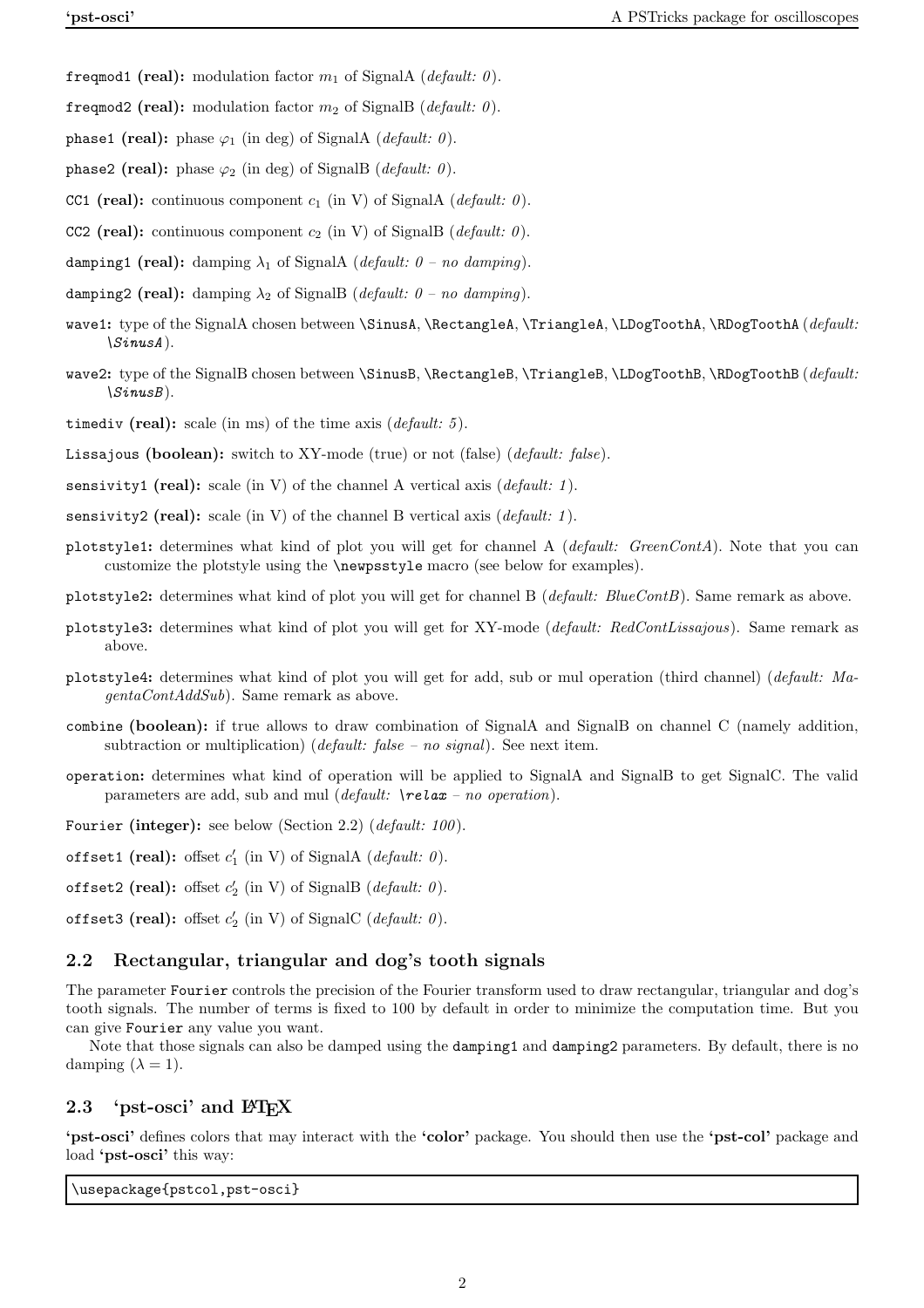## 2.4 Reducing the size of the Oscilloscope

The oscilloscope is put inside a 10 cm square pspicture environment. There are two ways to reduce the size of the box, depending on the fonts you use.

### 2.4.1 Using PostScript fonts

We recommend that solution because it allows you to treat fonts like any other PostScript object. As a matter of fact, you can, for instance, put your \Oscillo macro inside a PSTricks \psscalebox. It is very simple and offers good results. However, pay attention to the fact that, if you are using non-PS fonts, the result will look ugly!

### 2.4.2 Using non-PostScript fonts

If you use non-PS fonts and if you want to reduce the size of the Oscilloscope, you should type something like:

{\psset{unit=0.5}\footnotesize\Oscillo}

# 3 Examples

## 3.1 Basic examples

```
The \Oscillo macro, default parameters.
```
\psscalebox{0.5}{\Oscillo}



In order to minimize the size of the file, all the oscilloscopes are drawn scaled  $\frac{1}{2}.$  This reduced scale is not represented.

If you only want to see SignalA then set offset2 in order to have offset2  $\in]-\infty,-4\times$  sensivity2[∪]4  $\times$ sensivity2, +∞[:

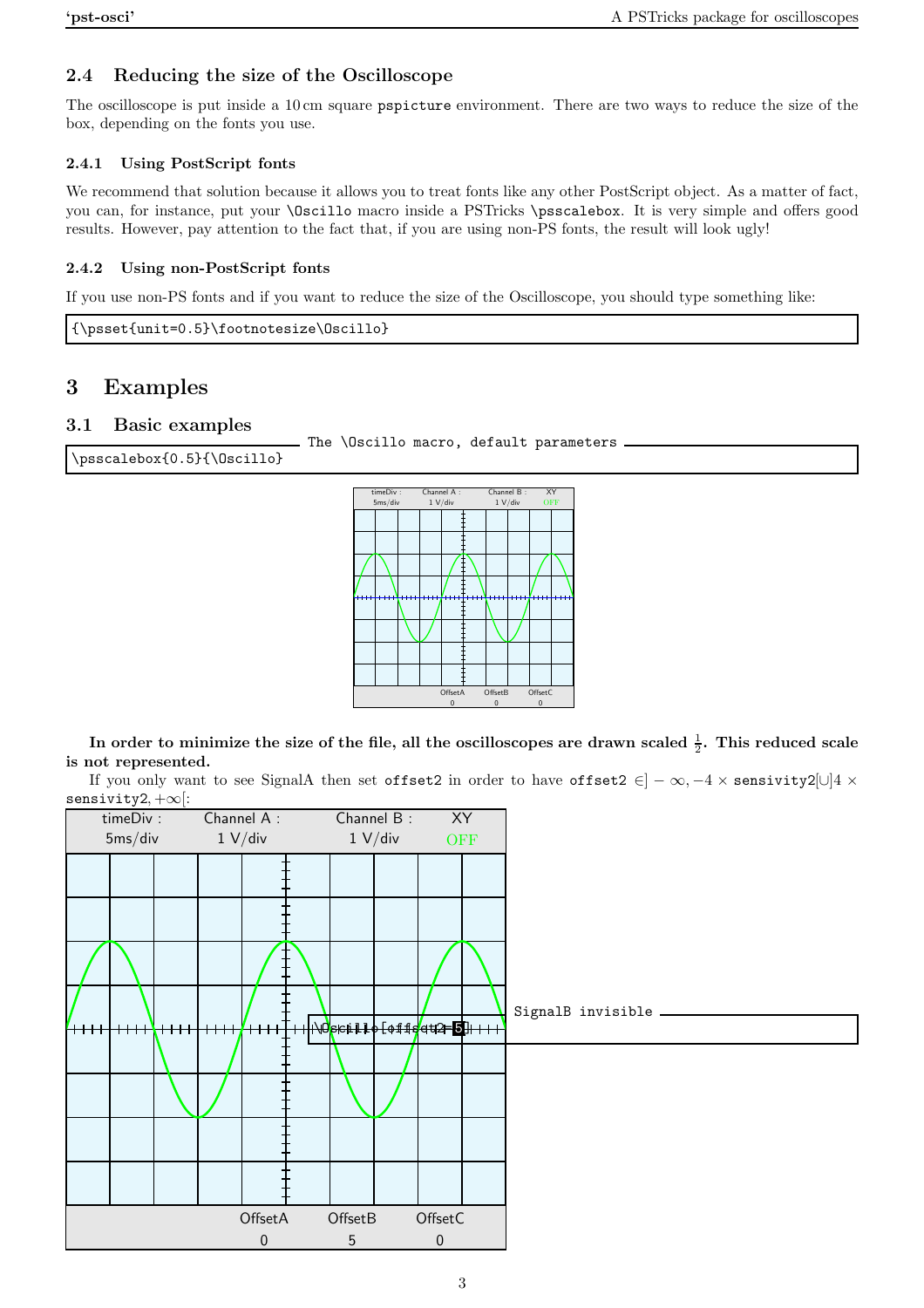OffsetB 5

OffsetA  $\theta$ 

Offset<sup>C</sup> 0

Let's have a look at Channel A:

Offset B 5

OffsetA  $\Omega$ 

Offset<sup>C</sup>  $\theta$ 



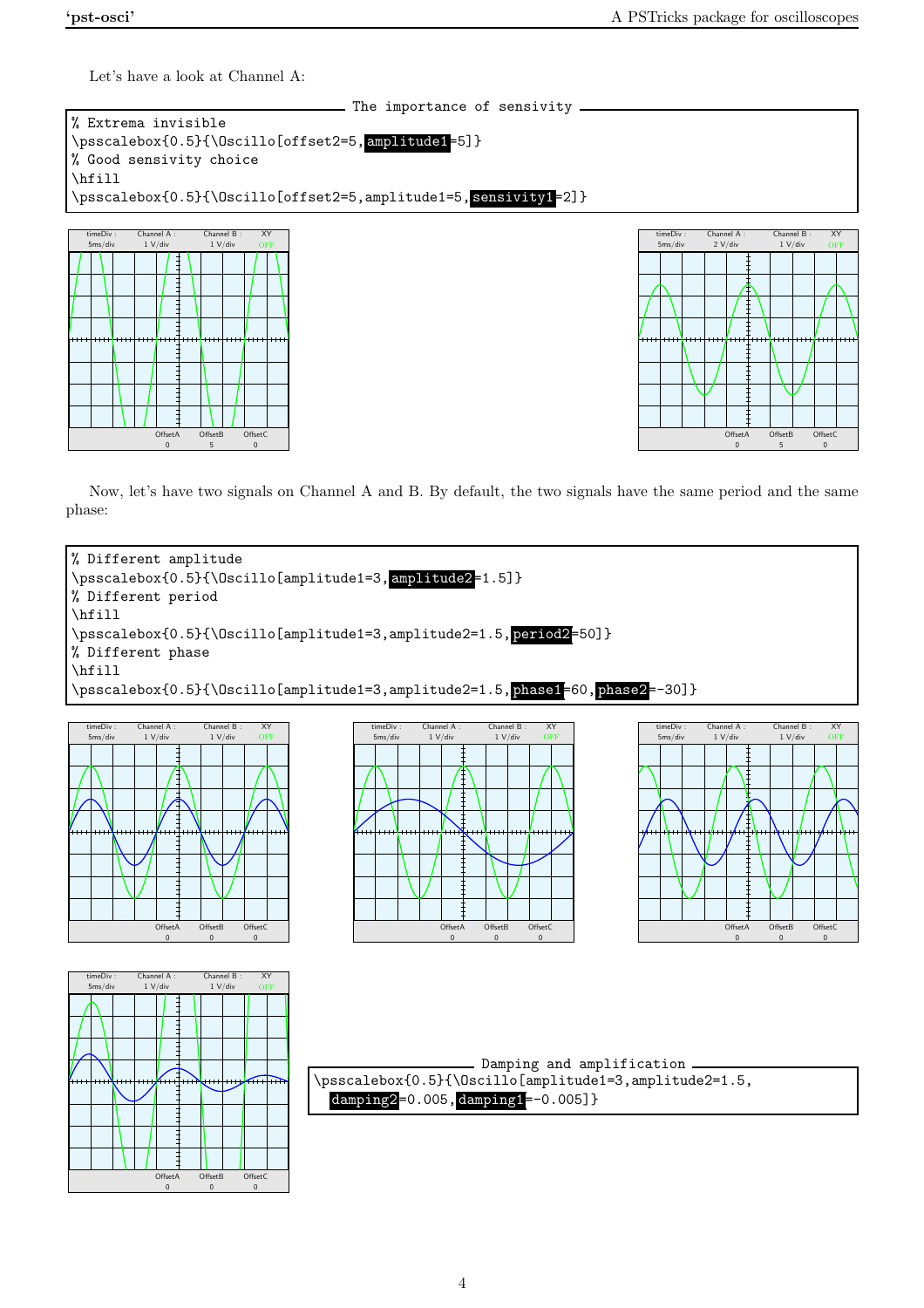OffsetB

OffsetA  $\Omega$ 

OffsetC



# 3.2 Channel C: operations

OffsetA

b b

OffsetB 0

b a b

OffsetC

Note that offset1 and offset2 are not taken into account in the operations when the combine parameter is set to true.

```
Additions
\psscalebox{0.5}{\Oscillo[amplitude2=1.5,period2=50,period1=10,
 combine= true, operation= add] }
\hfill
\psscalebox{0.5}{\Oscillo[amplitude2=1.5,period2=50,period1=10,
 combine=true, operation=add, offset1=2, offset2=2] }
\hfill
% SignalA and SignalB are invisible
\psscalebox{0.5}{\Oscillo[amplitude2=1.5,period2=50,period1=10,
 combine=true, operation=add, offset1=6, offset2=6]}
```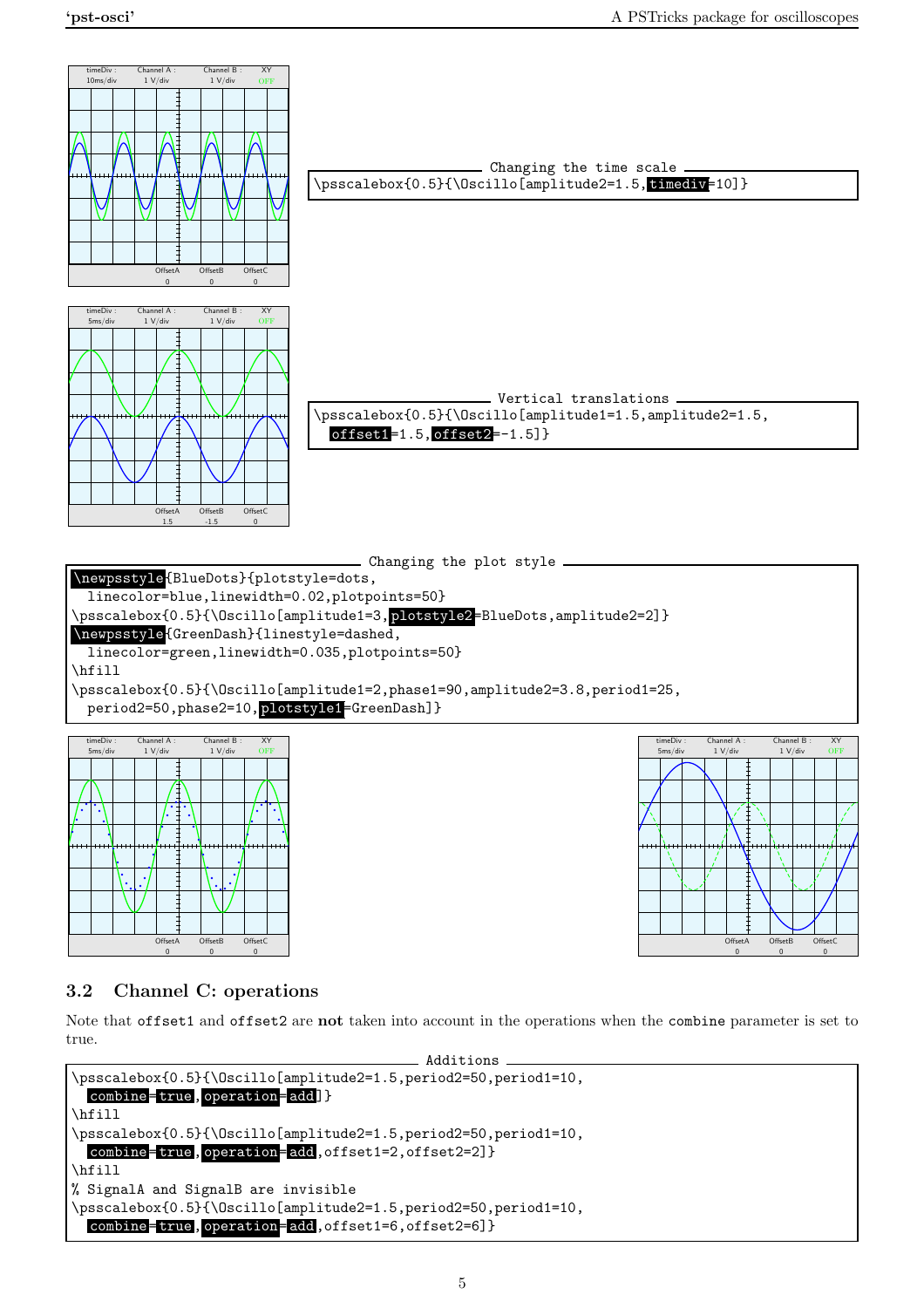XY OFF

OffsetC  $\mathbf{0}$ 



- Multiplications -

\psscalebox{0.5}{\Oscillo[amplitude2=1.5,period2=50,period1=10,

combine=true, operation=mul]}

\hfill

\psscalebox{0.5}{\Oscillo[amplitude1=1,amplitude2=2, period2=50, period1=2, combine= true, operation= mul]}



3.3 Channel C: XY-mode



| Basic LISSAJOUS curve                                   |  |
|---------------------------------------------------------|--|
| \psscalebox{0.5}{\Oscillo[Lissajous=true,amplitude2=2]} |  |
|                                                         |  |

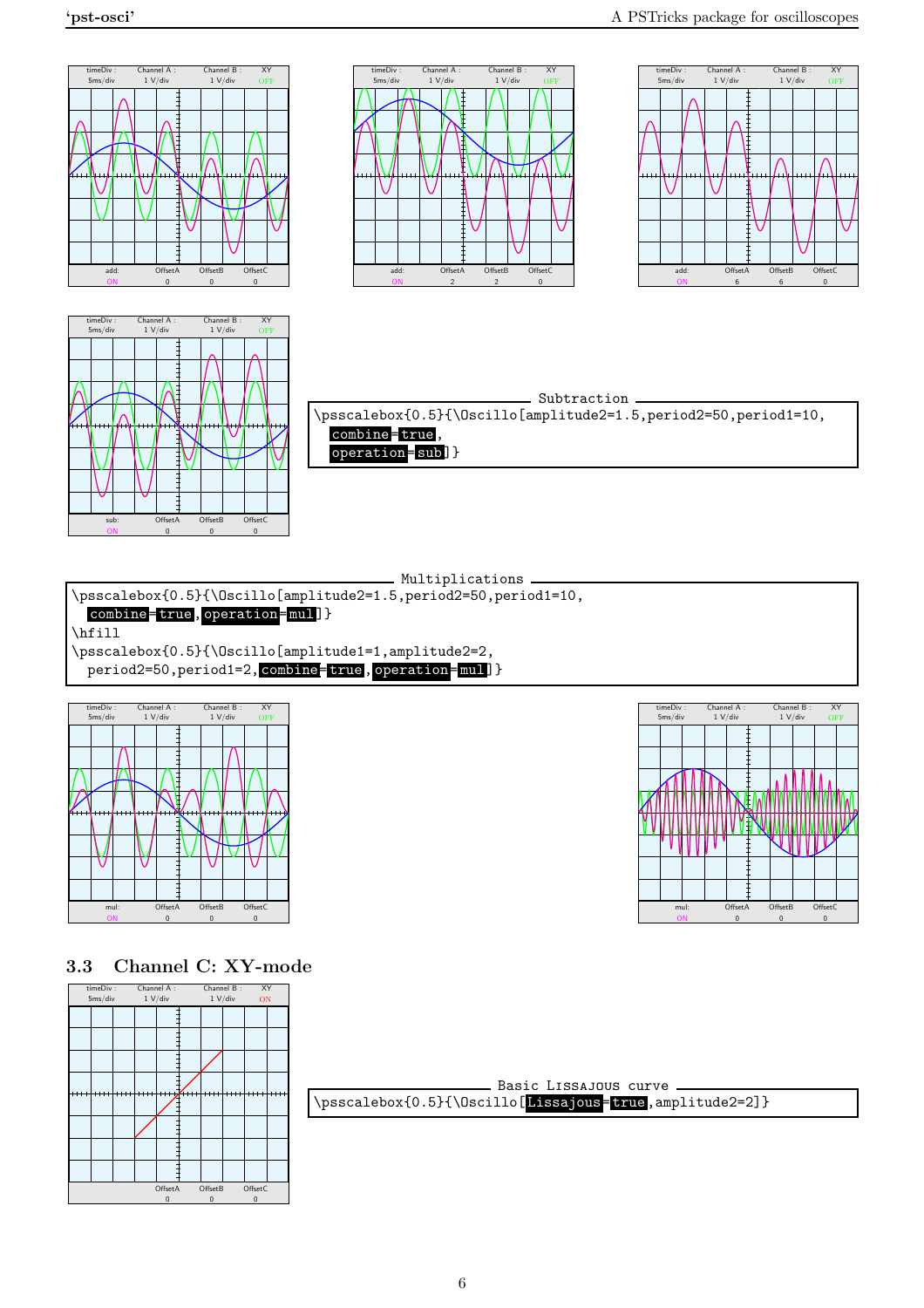\psscalebox{0.5}{\Oscillo[Lissajous=true,amplitude2=3,phase2=45]} \hfill \psscalebox{0.5}{\Oscillo[Lissajous=true,amplitude2=2,phase2=90]}





\psscalebox{0.5}{\Oscillo[amplitude1=3.5,phase1=90,amplitude2=3.5, period1=20,period2=10,phase2=0,Lissajous=true]} \hfill \psscalebox{0.5}{\Oscillo[amplitude1=3.5,phase1=90,amplitude2=3.5, period1=25,period2=5,phase2=60,Lissajous=true]}







A damped Lissajous diagram \psscalebox{0.5}{\Oscillo[amplitude1=3.5,phase1=90, amplitude2=3.5,period1=50,period2=50, Lissajous=true,damping1=0.01,damping2=0.01]}

## 3.4 Non sinusoidal signals

```
Exponential signals
\psscalebox{0.5}{\Oscillo[amplitude1=3.5,phase1=90,
 period1 = 2180, offset2=5, damping1=0.02]}
\hfill
\psscalebox{0.5}{\Oscillo[amplitude1=3.5,phase1=90,
 period1=2E30,offset2=3,amplitude2=-3,damping1=0.02,
 period2=2E31,damping2=0.02,phase2=90]}
```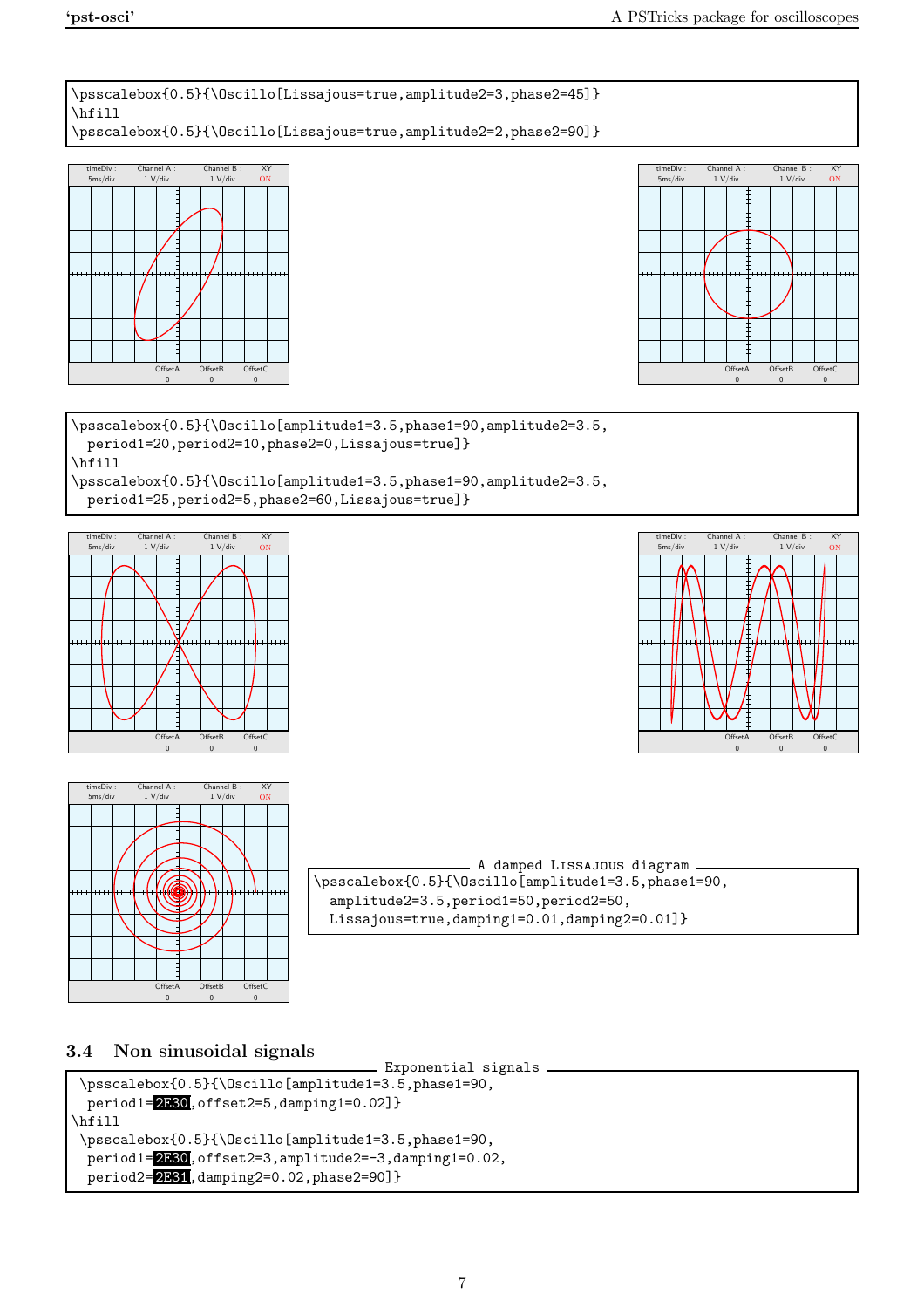



Note: the maximum value for period1 and period2 is  $\pm 2E31$ .

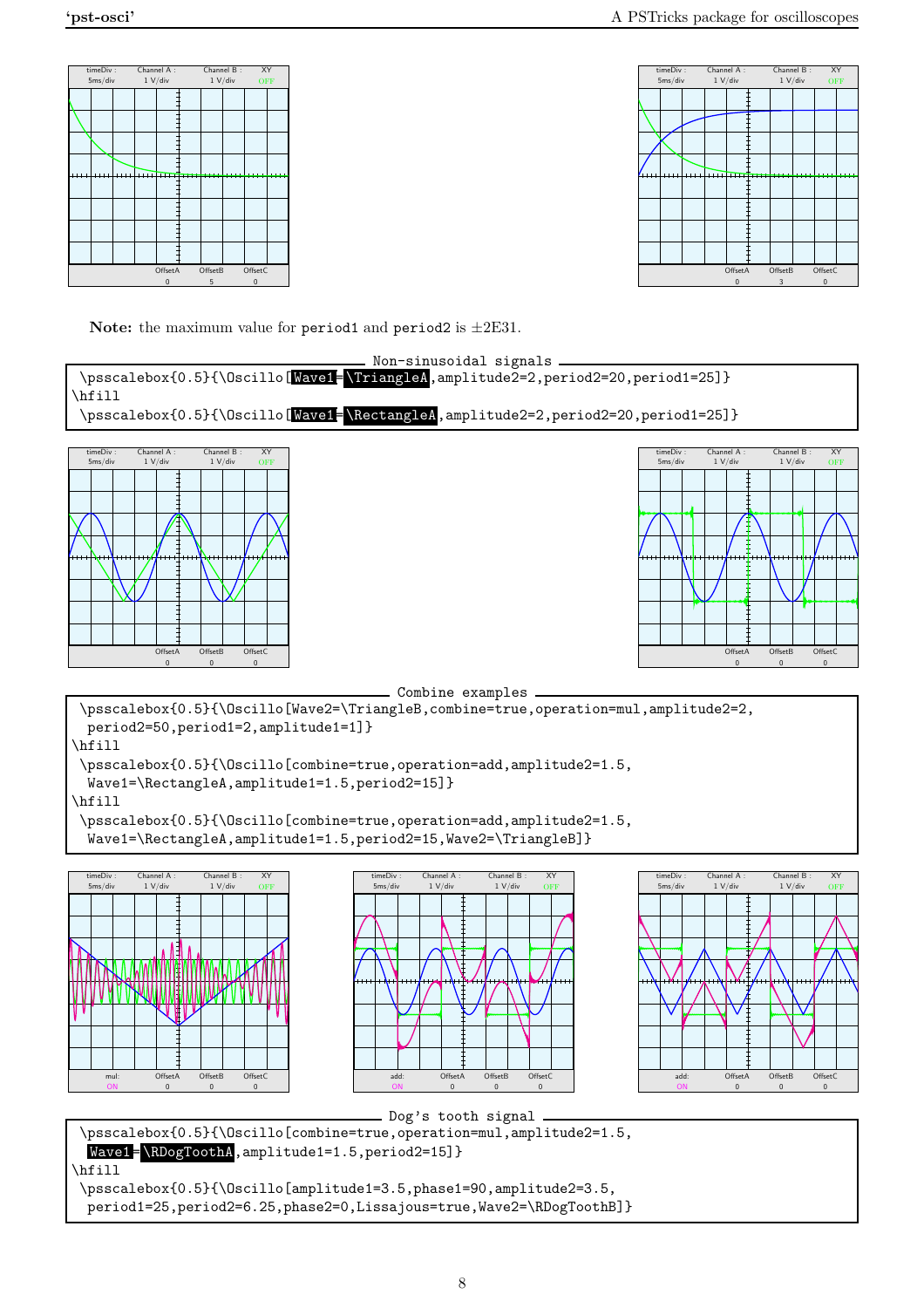mul: ON OffsetB  $\overline{0}$ 

OffsetA 5

OffsetC 0





### 3.5 Frequency modulation examples

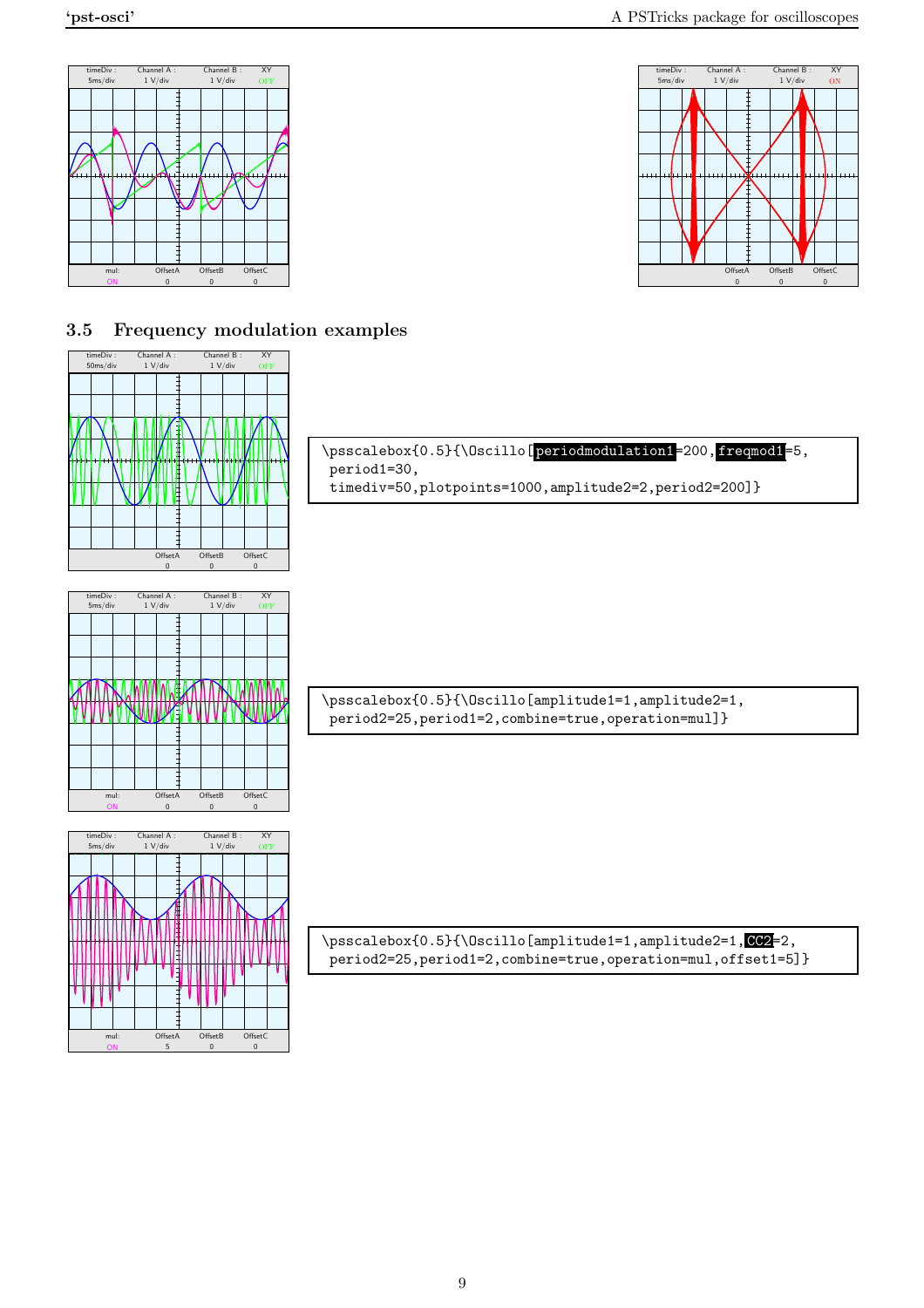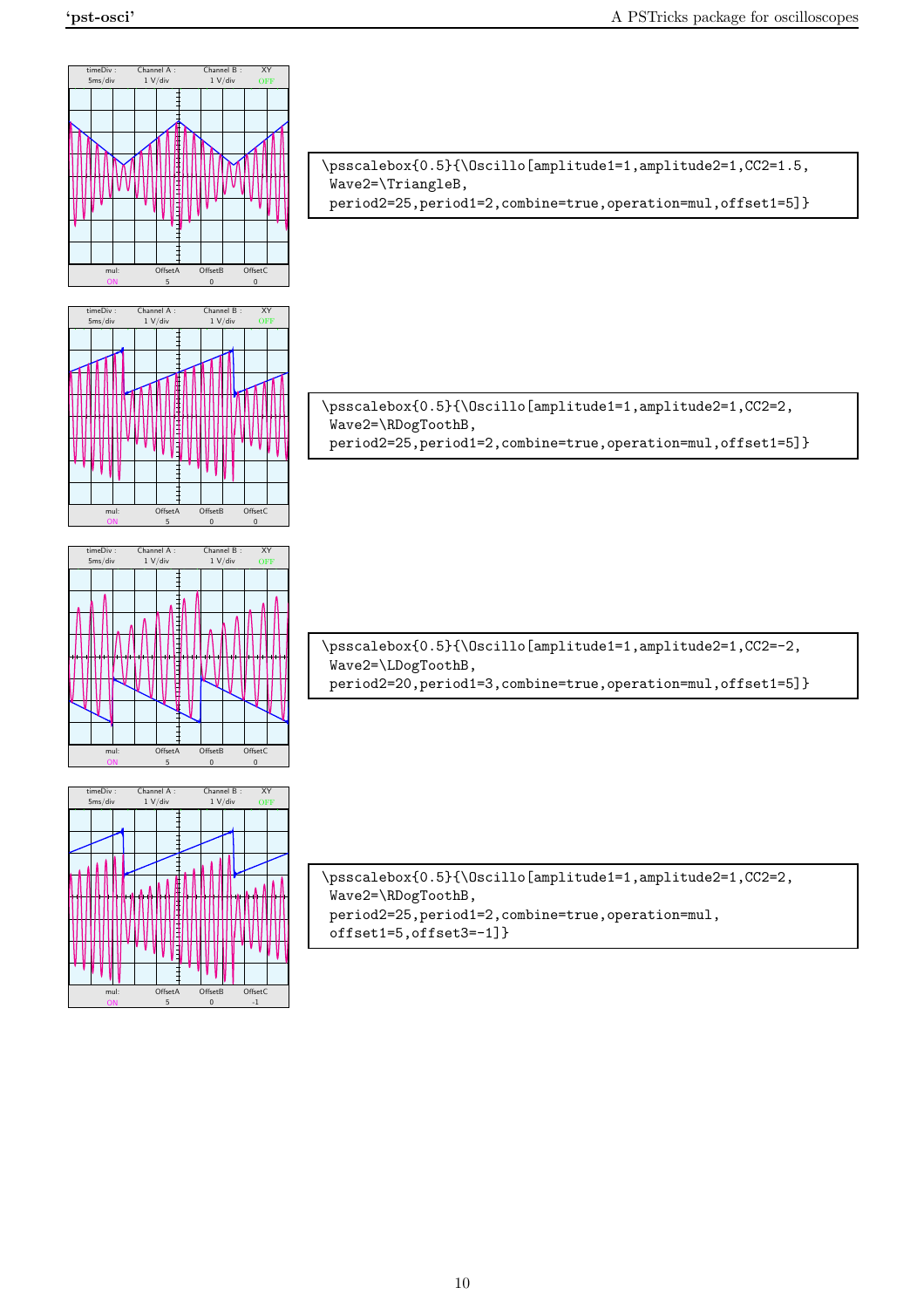

| \psscalebox{0.5}{\Oscillo[amplitude1=1,amplitude2=1,CC2=-2, |  |
|-------------------------------------------------------------|--|
| $Wave2 = \LDoqToothB$ ,                                     |  |
| period2=20, period1=3, combine=true, operation=mul,         |  |
| $offset1=5, offset3=1$ }                                    |  |
|                                                             |  |

#### 3.6 More examples



\psscalebox{0.5}{\Oscillo[amplitude1=3.5,phase1=90,amplitude2=3.5, period1=50, period2=50,phase2=0,Lissajous=true,damping1=0.01, Wave2=\RectangleB]}



\psscalebox{0.5}{\Oscillo[amplitude1=2,amplitude2=1.8, Wave1=\RectangleA, Fourier=500,period1=25,period2=12.5,combine=true, operation=add,Wave2=\RectangleB]}



\psscalebox{0.5}{\Oscillo[amplitude1=4,amplitude2=3, period1=50, period2=5,Lissajous=true,Wave1=\RectangleA]}